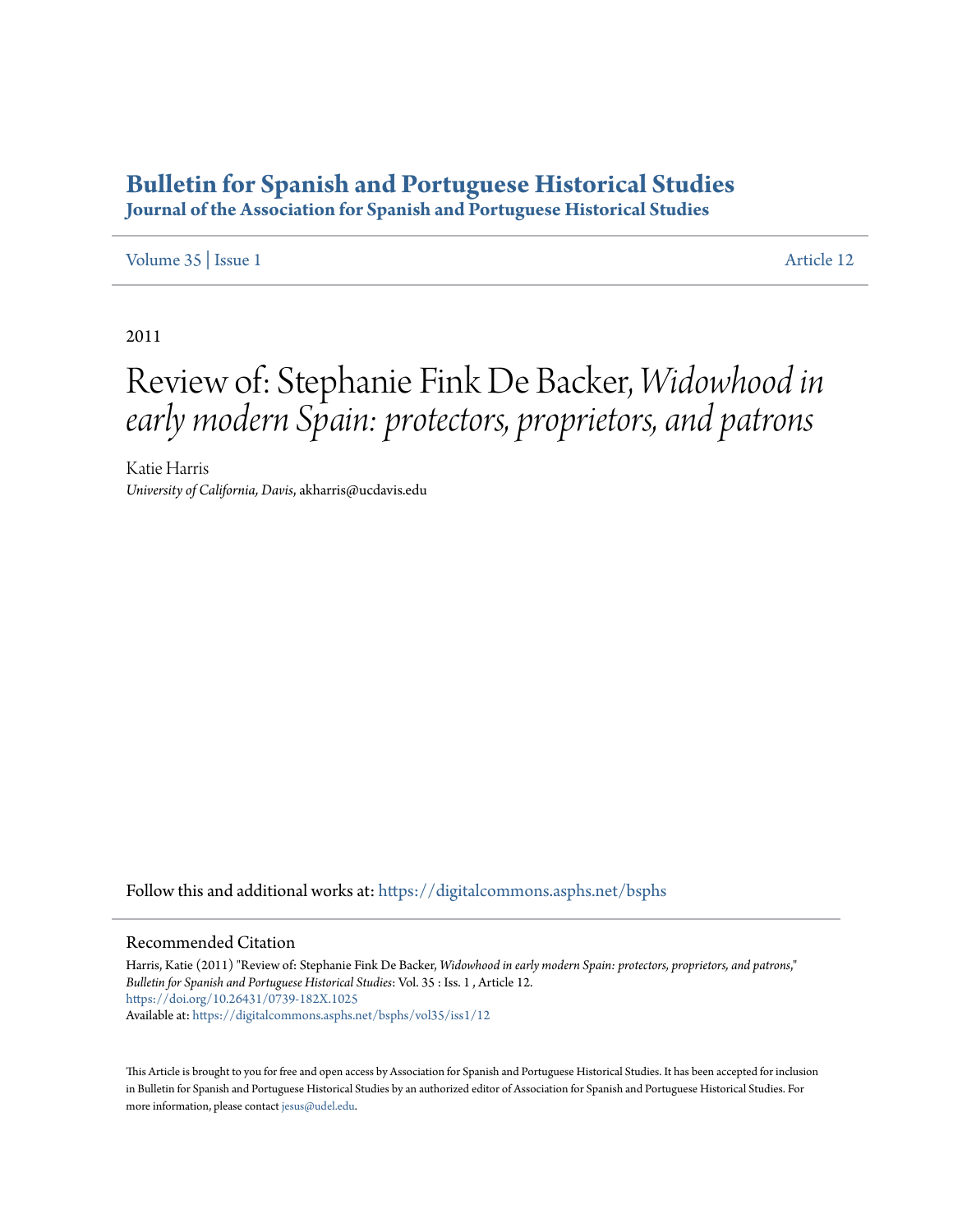Stephanie Fink De Backer. *Widowhood in early modern Spain: protectors, proprietors, and patrons.* The medieval and early modern Iberian world, v. 40. Leiden: Brill, 2010. 331pp.

 According to the sixteenth-century poet and theologian Fray Luis de León, ". . . Nature made women to stay closed up inside the house." While enclosure may have been the ideal for Spanish women, especially widows, Stephanie Fink De Backer's fine new study reveals that the reality was very different. Widows in early modern Castile drew upon legal statutes and accepted practices to advance their interests and the interests of their families through activities that took them outside the boundaries of the home. Far from being seen as a threat to patriarchal norms, Fink De Backer argues, widows' exercise of autonomy and authority was understood as maintaining a social order founded upon the family.

 Over the course of eight thoroughly researched and well written chapters, Fink De Backer explores multiple dimensions of widowhood in sixteenth-century Castile, highlighting the disjunctures between the image of widows as they appear in literature and in prescriptive tracts and the lives of real women as preserved in a rich array of archival sources. While her focus is primarily upon the widows of the city of Toledo, one of Castile's most important cities, her observations are important for our understanding of women throughout the kingdom, and, potentially, for women in the rest of Iberia as well. The first two chapters move away from the local context of Toledo to examine women in theory rather than practice. Fink De Backer offers careful readings of the discourses of "good" and "bad" widowhood as developed in the writings of a range of moralists, preachers, poets, novelists, and playwrights. Though each writer has his own emphases and themes, religious and secular writers alike reveal considerable anxiety about women's sexuality and a stress on enclosing and controlling women's bodies. The third chapter returns to Toledo to test image against reality through an examination of legal cases in which women (or their children) accused of sexual crimes like bigamy or procuring used the discourse of "good" widowhood in their own defense and justification. "This strategic or pragmatic deployment of idealized widowhood to subvert, challenge, or evade its mandates," argues Fink De Backer, "highlights the presence of gaps in the strictures of female enclosure..." (108)

 Most widows, however, did not aim to subvert or challenge social and sexual expectations, and it is to them that Fink De Backer turns the rest of the volume. Chapters 4, 5, and 6 explore Toledan widows' actions as heads of